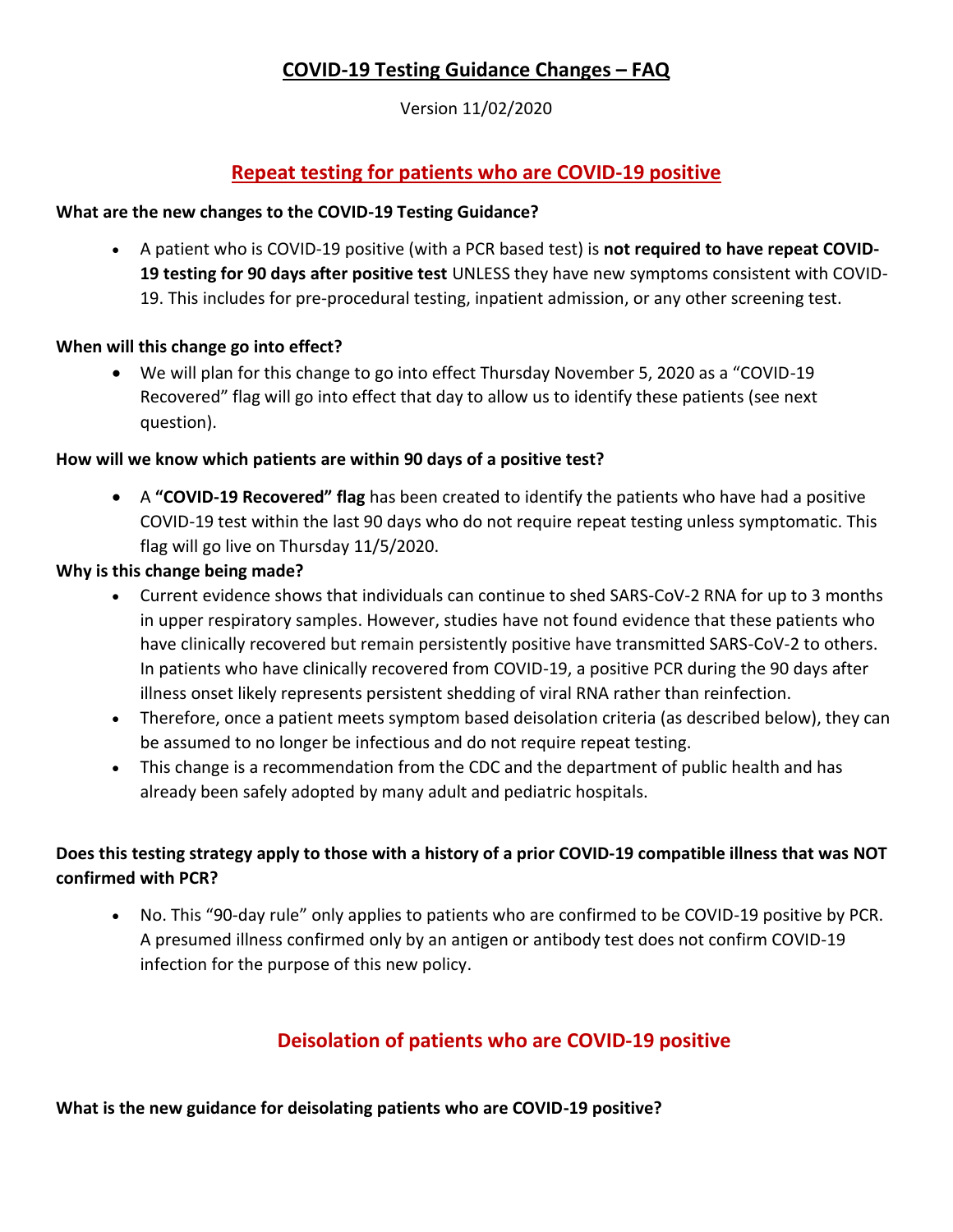- **Discontinuing isolation will be based on a symptom-based strategy** rather than a test-based strategy because of data showing low likelihood of recovering replication-competent virus over time.
- **Immunocompetent patients and patients without severe COVID-19 illness** will be removed from isolation when at least **10 days** have passed after positive test, at least 24 hours have passed since last fever without use of fever-reducing medications, and symptoms have improved
- **Immunocompromised patients and/or patients with severe COVID-19 illness** (defined as an illness requiring oxygen) will be removed from isolation when at least **20 days** have passed after positive test, at least 24 hours have passed since last fever without use of fever-reducing medications, and symptoms have improved

## **Do patients require repeating negative COVID-19 testing to safely be seen in clinic?**

• No, repeat, negative tests are not required for deisolation in the inpatient or outpatient settings. Once patients meet the deisolation criteria above, they no longer require transmission-based precautions. Universal precautions, including standard facemask and eye protection, are still required as with all patient encounters.

# **Pre-procedural Testing**

#### **How do the changes affect patients who tested positive on pre-procedural testing?**

- For patients testing positive for COVID-19 on pre-procedural testing, repeat testing is not needed prior to the procedure. The patient can be assumed to be no longer infectious after they meet deisolation criteria [At 10 days have passed since positive test, afebrile for 24 hours without use of fever reducing medication, and improved symptoms. For patients with severe illness or immune compromised, at least 20 days have passed].
- If procedure needs to be done within that time period where they may be infectious, PPE will be needed.

## **Do inpatients require repeat COVID-19 testing prior to a procedure if they have tested negative on admission?**

- For inpatients who have tested negative on admission, they do not require repeat COVID-19 in the first 7 days of admission OR after 14 days of admission (unless they develop new symptoms or had an inpatient exposure).
- If a patient requires a procedure within day 7-14 of admission, they should be retested.
- This follow our previous policy of repeat after 7 days of admission test. However, after 14 days of admission they are out of the incubation period for community exposure and do not require testing unless they develop new symptoms or an inpatient COVID-19 exposure has occurred.

## **What evidence do we have from Lurie Children's regarding children who are admitted and have required repeat testing for procedures?**

• Among more than 200 patients initially negative at the time of admission and again tested for COVID-19 after 14 days, only one has tested positive, and that patient's low-level positive test was determined to represent intermittent, non-infectious positivity in a patient with a prior history of COVID-19.